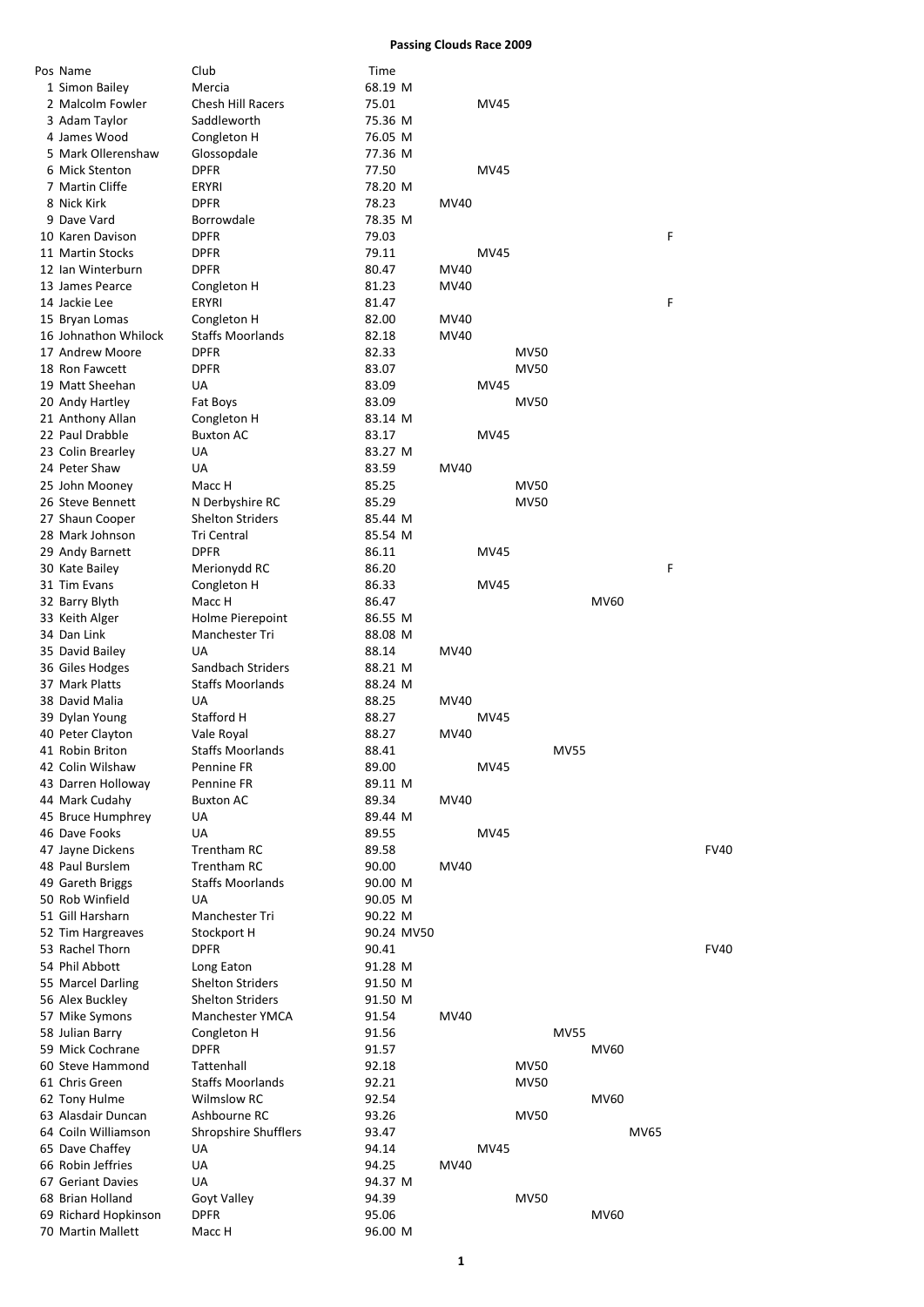**Passing Clouds Race 2009**

| Pos Name                | Club                    | Time     |      |      |             |             |      |             |             |      |
|-------------------------|-------------------------|----------|------|------|-------------|-------------|------|-------------|-------------|------|
| 71 Steven Juan          | UA                      | 96.22 M  |      |      |             |             |      |             |             |      |
| 72 Michael Reynolds     | UA                      | 96.25    | MV40 |      |             |             |      |             |             |      |
| 73 Phil Fortun          | Stone MM                | 96.30 M  |      |      |             |             |      |             |             |      |
| 74 Helen Skelton        | Newport RC              | 96.35    |      |      |             |             | F    |             |             |      |
| 75 Graeme Bell          | Ua                      | 96.48 M  |      |      |             |             |      |             |             |      |
| 76 Dave Halford         | UA                      | 97.32    | MV40 |      |             |             |      |             |             |      |
|                         |                         |          |      |      |             |             |      |             |             |      |
| 77 Joe Mayland          | <b>Staffs Moorlands</b> | 97.36    |      |      |             |             | F    |             |             |      |
| 78 Andy Bradley         | <b>Shelton Striders</b> | 98.47    |      |      | <b>MV50</b> |             |      |             |             |      |
| 79 Stephen Green        | <b>FRA</b>              | 99.24    |      |      | <b>MV50</b> |             |      |             |             |      |
| 80 Philippa Leach       | <b>DPFR</b>             | 99.28    |      |      |             |             |      |             | <b>FV45</b> |      |
| 81 Philip Walters       | <b>DPFR</b>             | 99.29    | MV40 |      |             |             |      |             |             |      |
| 82 Paul Pycroft         | <b>DPFR</b>             | 99.32 M  |      |      |             |             |      |             |             |      |
| 83 Rob Wallace          | <b>Buxton AC</b>        | 99.36    |      | MV45 |             |             |      |             |             |      |
| 84 Patrick Phelan       | UA                      | 99.41    |      | MV45 |             |             |      |             |             |      |
| 85 Colin Bostock        | Long Eaton              | 100.01   |      |      | <b>MV50</b> |             |      |             |             |      |
| 86 Steve Hennessey      | Goyt Valley             | 100.13   |      |      | <b>MV50</b> |             |      |             |             |      |
|                         |                         |          |      |      |             |             |      |             |             |      |
| 87 Amanda McMannus      | Newcastle AC            | 100.14   |      |      |             |             | F    |             |             |      |
| 88 Jim Paxman           | <b>DPFR</b>             | 100.18   |      |      | <b>MV50</b> |             |      |             |             |      |
| 89 Lewis Ashton         | <b>DPFR</b>             | 100.24   | MV40 |      |             |             |      |             |             |      |
| 90 David Broadbent      | Sin Fin                 | 100.29 M |      |      |             |             |      |             |             |      |
| 91 Dave Walker          | Macc H                  | 100.40   |      |      |             | <b>MV55</b> |      |             |             |      |
| 92 Guy Aartsetuyn       | <b>NSRRA</b>            | 101.24   | MV40 |      |             |             |      |             |             |      |
| 93 Brian Jackson        | Macc H                  | 101.36   |      |      |             |             | MV60 |             |             |      |
| 94 Rachel Nolan         | Pennine FR              | 101.36   |      |      |             |             |      | <b>FV40</b> |             |      |
| 95 Mark Bartley         | Totley AC               | 101.49   |      | MV45 |             |             |      |             |             |      |
| 96 Robert Cole          | <b>DPFR</b>             | 101.51 M |      |      |             |             |      |             |             |      |
|                         |                         |          |      |      |             |             |      |             |             |      |
| 97 Kevin Milvain        | <b>Shelton Striders</b> | 102.24   |      | MV45 |             |             |      |             |             |      |
| 98 Brian Mullan         | Manchester Tri          | 102.37 M |      |      |             |             |      |             |             |      |
| 99 Micheal Newman       | UA                      | 102.43   | MV40 |      |             |             |      |             |             |      |
| 100 Chris Brumby        | Sandbach Striders       | 102.47   |      | MV45 |             |             |      |             |             |      |
| 101 Oliver Cook         | UA                      | 102.51   | MV40 |      |             |             |      |             |             |      |
| 102 Caroline Waterhouse | Long Eaton              | 103.06   |      |      |             |             |      | <b>FV40</b> |             |      |
| 103 Jerry Cook          | Shepshed                | 103.50   |      | MV45 |             |             |      |             |             |      |
| 104 Kevin Naylor        | <b>Barrow Rnrs</b>      | 104.05   | MV40 |      |             |             |      |             |             |      |
| 105 Caroline Scott      | Sin Fin                 | 104.20   |      |      |             |             | F    |             |             |      |
|                         |                         |          |      |      |             |             |      |             |             |      |
| 106 David Gould         | Serpentine              | 104.37   |      |      |             | <b>MV55</b> |      |             |             |      |
| 107 Simon Hutchinson    | UA                      | 105.00   | MV40 |      |             |             |      |             |             |      |
| 108 Helen Thorburn      | <b>DPFR</b>             | 105.07   |      |      |             |             | F    |             |             |      |
| 109 Martin Johnson      | UA                      | 105.10   |      | MV45 |             |             |      |             |             |      |
| 110 Chris Edwards       | <b>DPFR</b>             | 105.13 M |      |      |             |             |      |             |             |      |
| 111 Dave Tucker         | Macc H                  | 105.31   |      |      |             | <b>MV55</b> |      |             |             |      |
| 112 Colin Waterworth    | Horwich                 | 105.48   |      |      | MV50        |             |      |             |             |      |
| 113 Amanda Bell         | Mow Cop Rnrs            | 105.50   |      |      |             |             |      | <b>FV40</b> |             |      |
| 114 David Morris        | UA                      | 106.45   | MV40 |      |             |             |      |             |             |      |
|                         | <b>Stilton Striders</b> |          | MV40 |      |             |             |      |             |             |      |
| 115 Stephen Dewick      |                         | 107.13   |      |      |             |             |      |             |             |      |
| 116 Jeff Hignett        | Rossendale H            | 107.21   |      |      |             |             | MV60 |             |             |      |
| 117 Emma Gregory        | Preston H               | 107.27   |      |      |             |             | F    |             |             |      |
| 118 Micheal Barry       | Stockport H             | 107.31 M |      |      |             |             |      |             |             |      |
| 119 Charles Worton      | UA                      | 107.38   |      |      |             | <b>MV55</b> |      |             |             |      |
| 120 Pete Robinson       | UA                      | 108.48   | MV40 |      |             |             |      |             |             |      |
| 121 Angela Jacquemart   | <b>Staffs Moorlands</b> | 109.48   |      |      |             |             |      | <b>FV40</b> |             |      |
| 122 David Whewell       | Macc H                  | 110.32   |      | MV45 |             |             |      |             |             |      |
| 123 Ray Brown           | Penistone               | 110.51   |      |      |             |             | MV65 |             |             |      |
| 124 Sarah Bull          | Goyt Valley             | 111.29   |      |      |             |             | F    |             |             |      |
|                         |                         |          |      |      |             |             |      |             |             |      |
| 125 Karl Smith          | Goyt Valley             | 111.42   |      | MV45 |             |             |      |             |             |      |
| 126 Neil Horrocks       | UA                      | 112.22 M |      |      |             |             |      |             |             |      |
| 127 John Dalton         | <b>DPFR</b>             | 112.41   |      |      |             |             | MV60 |             |             |      |
| 128 Trevor Longman      | Macc H                  | 113.42   |      |      |             | <b>MV55</b> |      |             |             |      |
| 129 Clare Barstow       | Goyt Valley             | 114.46   |      |      |             |             | F    |             |             |      |
| 130 Steven Bury         | Goyt Valley             | 115.32   |      | MV45 |             |             |      |             |             |      |
| 131 Sean Gauton         | Long Eaton              | 116.41 M |      |      |             |             |      |             |             |      |
| 132 Joan Walter         | <b>DPFR</b>             | 117.55   |      |      |             |             |      |             | <b>FV50</b> |      |
| 133 Sally Smith         | Goyt Valley             | 118.00   |      |      |             |             | F    |             |             |      |
|                         |                         |          |      |      |             |             |      |             |             |      |
| 134 Jim Tinnion         | <b>FRA</b>              | 118.14 M |      |      |             |             |      |             |             |      |
| 135 Dave Peers          | Pensby Rnrs             | 120.28   |      |      | <b>MV50</b> |             |      |             |             |      |
| 136 Sandra Butcher      | <b>Shelton Striders</b> | 120.45   |      |      |             |             |      |             |             | FV60 |
| 137 Darren Evans        | <b>UA</b>               | 121.00 M |      |      |             |             |      |             |             |      |
| 138 Trevor Faulkner     | <b>Wilmslow RC</b>      | 121.22   |      |      |             |             | MV65 |             |             |      |
| 139 Pascale Holden      | <b>Shelton Striders</b> | 122.45   |      |      |             |             | F    |             |             |      |
| 140 Sarah Miles         | Wilmslow RC             | 123.06   |      |      |             |             | F    |             |             |      |
|                         |                         |          |      |      |             |             |      |             |             |      |

| V40 |             |             |             |             |             |   |             |             |
|-----|-------------|-------------|-------------|-------------|-------------|---|-------------|-------------|
|     |             |             |             |             |             |   |             |             |
|     |             |             |             |             |             | F |             |             |
| V40 |             |             |             |             |             |   |             |             |
|     |             | <b>MV50</b> |             |             |             | F |             |             |
|     |             | <b>MV50</b> |             |             |             |   |             |             |
|     |             |             |             |             |             |   |             | <b>FV45</b> |
| V40 |             |             |             |             |             |   |             |             |
|     | <b>MV45</b> |             |             |             |             |   |             |             |
|     | <b>MV45</b> | <b>MV50</b> |             |             |             |   |             |             |
|     |             | <b>MV50</b> |             |             |             |   |             |             |
|     |             |             |             |             |             | F |             |             |
| V40 |             | <b>MV50</b> |             |             |             |   |             |             |
|     |             |             |             |             |             |   |             |             |
| V40 |             |             | <b>MV55</b> |             |             |   |             |             |
|     |             |             |             | <b>MV60</b> |             |   |             |             |
|     | <b>MV45</b> |             |             |             |             |   | <b>FV40</b> |             |
|     |             |             |             |             |             |   |             |             |
|     | <b>MV45</b> |             |             |             |             |   |             |             |
| V40 |             |             |             |             |             |   |             |             |
|     | <b>MV45</b> |             |             |             |             |   |             |             |
| V40 |             |             |             |             |             |   | <b>FV40</b> |             |
|     | <b>MV45</b> |             |             |             |             |   |             |             |
| V40 |             |             |             |             |             | F |             |             |
|     |             |             | <b>MV55</b> |             |             |   |             |             |
| V40 |             |             |             |             |             |   |             |             |
|     | <b>MV45</b> |             |             |             |             | F |             |             |
|     |             |             |             |             |             |   |             |             |
|     |             | <b>MV50</b> | <b>MV55</b> |             |             |   |             |             |
|     |             |             |             |             |             |   | <b>FV40</b> |             |
| V40 |             |             |             |             |             |   |             |             |
| V40 |             |             |             | <b>MV60</b> |             |   |             |             |
|     |             |             |             |             |             | F |             |             |
|     |             |             | <b>MV55</b> |             |             |   |             |             |
| V40 |             |             |             |             |             |   |             |             |
|     | <b>MV45</b> |             |             |             |             |   | <b>FV40</b> |             |
|     |             |             |             |             | MV65        |   |             |             |
|     |             |             |             |             |             | F |             |             |
|     | <b>MV45</b> |             |             |             |             |   |             |             |
|     |             |             |             | <b>MV60</b> |             |   |             |             |
|     |             |             | <b>MV55</b> |             |             | F |             |             |
|     | <b>MV45</b> |             |             |             |             |   |             |             |
|     |             |             |             |             |             |   |             | ŀ           |
|     |             |             |             |             |             | F |             |             |
|     |             |             |             |             |             |   |             |             |
|     |             | <b>MV50</b> |             |             |             |   |             |             |
|     |             |             |             |             |             |   |             |             |
|     |             |             |             |             | <b>MV65</b> | F |             |             |
|     |             |             |             |             |             | F |             |             |